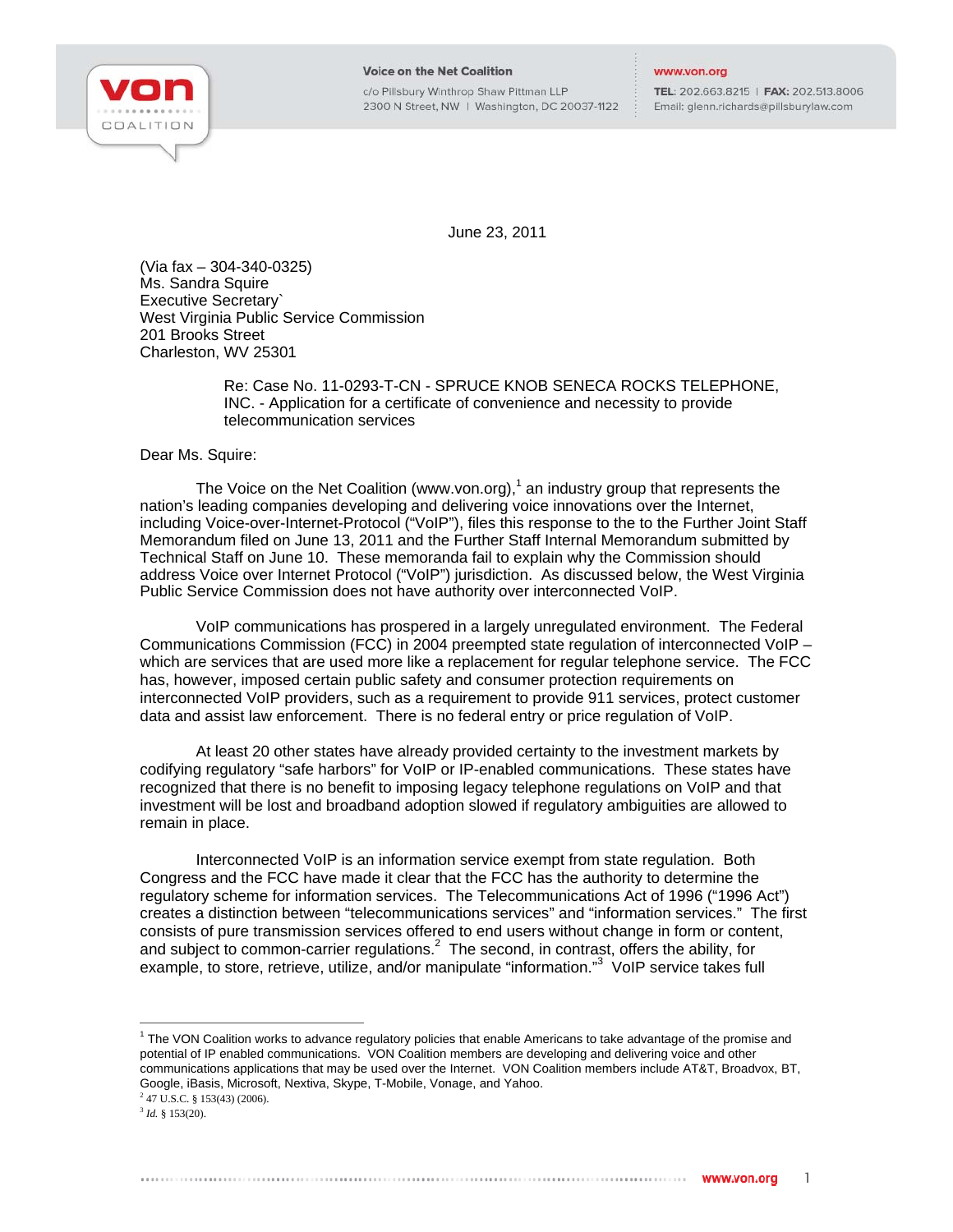

June 23, 2011 Page 2

advantage of the flexibility and efficiency of IP-based transmission by enabling the user to manipulate, generate, store, transform, and make information services available to others.<sup>4</sup>

The FCC has further explained that the statutory definitions of telecommunications service and information service do not "rest[] on the particular types of facilities used."<sup>5</sup> Each rests instead "on the function that is made available."<sup>6</sup> IP-enabled services that originate or terminate in IP are intrinsically information services when traffic is exchanged between an IP network and the PSTN because the traffic must, of necessity, undergo a net protocol conversion from circuit-switched format to IP (or vice versa). The FCC has held that "both protocol conversion and protocol processing services are information services under the 1996 Act."<sup>7</sup>

In addition, the FCC has held that a service will be treated as a single, integrated information service, rather than as an information service with a separate telecommunications service component, when the telecommunications features are not "separated from the dataprocessing capabilities of the service" but are instead "part and parcel of the [the overall information] service and... integral to its other capabilities."<sup>8</sup> Interconnected VoIP services are integrated, IP-enabled services providing multiple capabilities that combine information provision and processing, computer interactivity along with voice-calling capabilities, which renders such services as single "integrated offerings." VoIP users can "utilize multiple service features that access different websites or IP addresses during the same communication session and perform different types of communications simultaneously."<sup>9</sup> These features and functions are inseparable from the voice application that may appear to be most similar to a telephone service. Thus, interconnected VoIP falls within the definition of an "information service" and is subject to exclusive federal jurisdiction unless otherwise specifically provided by Congress or the FCC.

Under federal law, "information services" are exempt from telecommunications regulation, which includes state regulation. While the FCC has asserted limited jurisdiction over interconnected VoIP services, it has not treated interconnected VoIP as a traditional telecommunications service. The FCC has imposed a number of specific obligations, including, requirements to provide Enhanced 911 services, make the service accessible by law enforcement, contribute to the Federal Universal Service and Telecommunications Relay Service Funds, protect customer proprietary network information, and provide customers notice before discontinuing service.<sup>10</sup> In none of these actions, however, has the FCC has granted the states authority to impose any other specific obligations on interconnected VoIP providers, other than

 4 The 1996 Act defines an "information service" as "the offering of a capability for generating, acquiring, storing, transforming, processing, retrieving, utilizing, or making available information via telecommunications…" *Id.* <sup>5</sup> <sup>5</sup> In re *Inquiry Concerning High-Speed Access to the Internet over Cable and Other Facilities; Internet over Cable Declaratory Ruling; Appropriate Regulatory Treatment for Broadband Access to the Internet over Cable Facilities*, GN Docket No. 00-185; CS Docket No. 02-52, Declaratory Ruling and Notice of Proposed Rulemaking, 17 FCC Rcd 4798, ¶ 35 (2002). <sup>6</sup> *Id.*

<sup>7</sup> In re *Implementation of the Non-Accounting Safeguards of Sections 271 and 272 of the Communications Act of 1934, as amended*, CC Docket No. 96-149, First Report and Order and Further Notice of Proposed Rulemaking, 11 FCC Rcd 21905, ¶ 104 (1996).

<sup>&</sup>lt;sup>8</sup> *Id.* ¶¶ 36, 38.<br><sup>9</sup> Vonage Preemption Order ¶25.

<sup>&</sup>lt;sup>10</sup> First Report and Order and Notice of Proposed Rulemaking, WC Docket No. 04-36, FCC 05-116, (rel. Jun. 3, 2005) (*"VoIP 911 Order")*; Report and Order and Notice of Proposed Rulemaking, WC Docket No. 06-122, FCC 06-94 (rel. Jun. 27, 2006) (imposing USF requirements); Report and Order and Further Notice of Proposed Rulemaking, WC Docket No. 04-36, FCC 07-22 (rel. Apr. 2, 2007) (imposing CPNI requirements); Report and Order, WC Docket No. 04-36, FCC 09-40 (May 13, 2009) (imposing discontinuance requirements).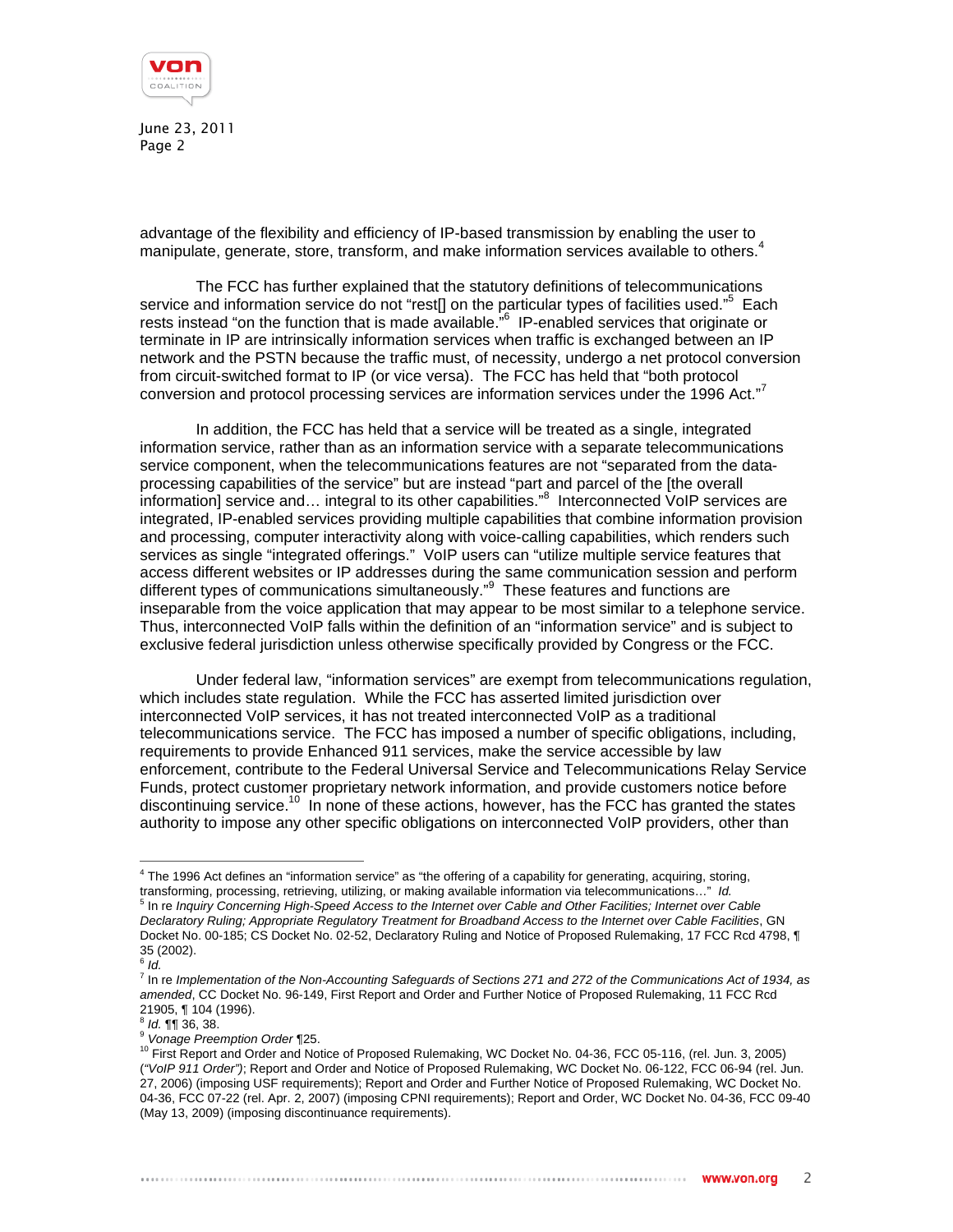

June 23, 2011 Page 3

state USF contributions where not inconsistent with federal USF obligations and the payment of state and local fees to support the 911 network.<sup>11</sup>

The FCC has also decided that certain VoIP services that do not touch the public switched telephone network are exempt from state public utility regulation.<sup>12</sup> Further, multiple federal courts have enjoined state commissions from regulating interconnected VoIP services on the grounds that they were information services, exempt from state utility regulation.<sup>13</sup> The Minnesota federal district court has even held that "[state] regulations that have the *effect* of regulating information services are in conflict with federal law and must be pre-empted."<sup>1</sup> Additionally, a federal district court in Missouri held that existing laws mandate that states classify VoIP services that perform IP to TDM conversions as an information service. The Missouri District Court recognized that IP-PSTN traffic is an information service because it offers the "capability for generating, acquiring, storing, transforming, processing, retrieving, utilizing, or making available information via telecommunications."<sup>15</sup> The court further noted that IP-PSTN traffic "alters the form and content of the information sent and received because it involves a net protocol conversion from the digitized packets of the IP-protocol to the TDM technology used on the PSTN."<sup>16</sup> While the court recognized that the Commission may be willing to revisit the classification and regulatory status of interconnected VoIP at some point, "existing rules and orders establish how VoIP and other IP services should be treated in the interim."

Interconnected VoIP is subject to the FCC's exclusive jurisdiction under the *FCC Vonage Preemption Order*. In the *FCC Vonage Preemption Order*, the FCC held that Vonage's "Digital Voice" service is subject to FCC exclusive jurisdiction and preempted the Minnesota PUC from imposing traditional telecommunications regulations on that service. The same principles that applied in the *FCC Vonage Preemption Order* apply here. The FCC concluded that Vonage's service is "jurisdictionally mixed" meaning that it includes both interstate and intrastate services.<sup>18</sup> The FCC stated that Vonage's service could, in theory, be subject to state regulation, *provided that* the state regulation could coexist with the FCC's pro-competitive deregulatory framework for information services. However, the FCC held that there were no "practical means" to separate the interstate and intrastate components of Vonage's service to "enable[e] dual federal and state regulations to exist."<sup>19</sup> In other words, the state regulations at issue were not compatible with the FCC's generally deregulatory framework for information services.

<sup>12</sup> See Petition for Declaratory Ruling that Pulver.Com's Free World Dialup is Neither *Telecommunications nor a Telecommunications Service,* Memorandum Opinion and Order, 19 FCC Rcd

3307 (2004) ("*Pulver Declaratory Ruling)*; *See also FCC Vonage Preemption Order*. <sup>13</sup> *See e.g., Vonage Holdings Corp. v. Minn. Pub. Utils. Comm'n,* 290 F. Supp. 2d 993, 1002 (D. Minn. 2003) (summarizing federal policy of preempting state attempts to regulate information services); *Southwestern Bell Telephone L.P. v. Missouri Public Service Board,* 461 F. Supp. 2d 1055, 1082-1083 (E.D. Mo. 2006) (classifying services as information services when it transforms or processes

j

<sup>11</sup> *See* Footnote 5, infra., and *VoIP 911 Order* ¶52.

<sup>&</sup>quot;information," even if the content is the same).<br> $14$  See Vonage Holdings Corp. v. Minn. Pub. Utils. Comm'n, 290 F. Supp. 2d 993, 1002 (D. Minn. 2003).

<sup>&</sup>lt;sup>15</sup> See Southwestern Bell Telephone L.P. v. Missouri Public Service Board, 461 F. Supp. 2d 1055, 1082-83 (E.D. Mo. 2006) (citing § 153(20)).<br><sup>16</sup> Id. <sup>17</sup> *Id.*

<sup>18</sup> *See FCC Vonage Preemption Order* at 22414, ¶ 18 & n. 63. 19 *Id.* ¶ 23.